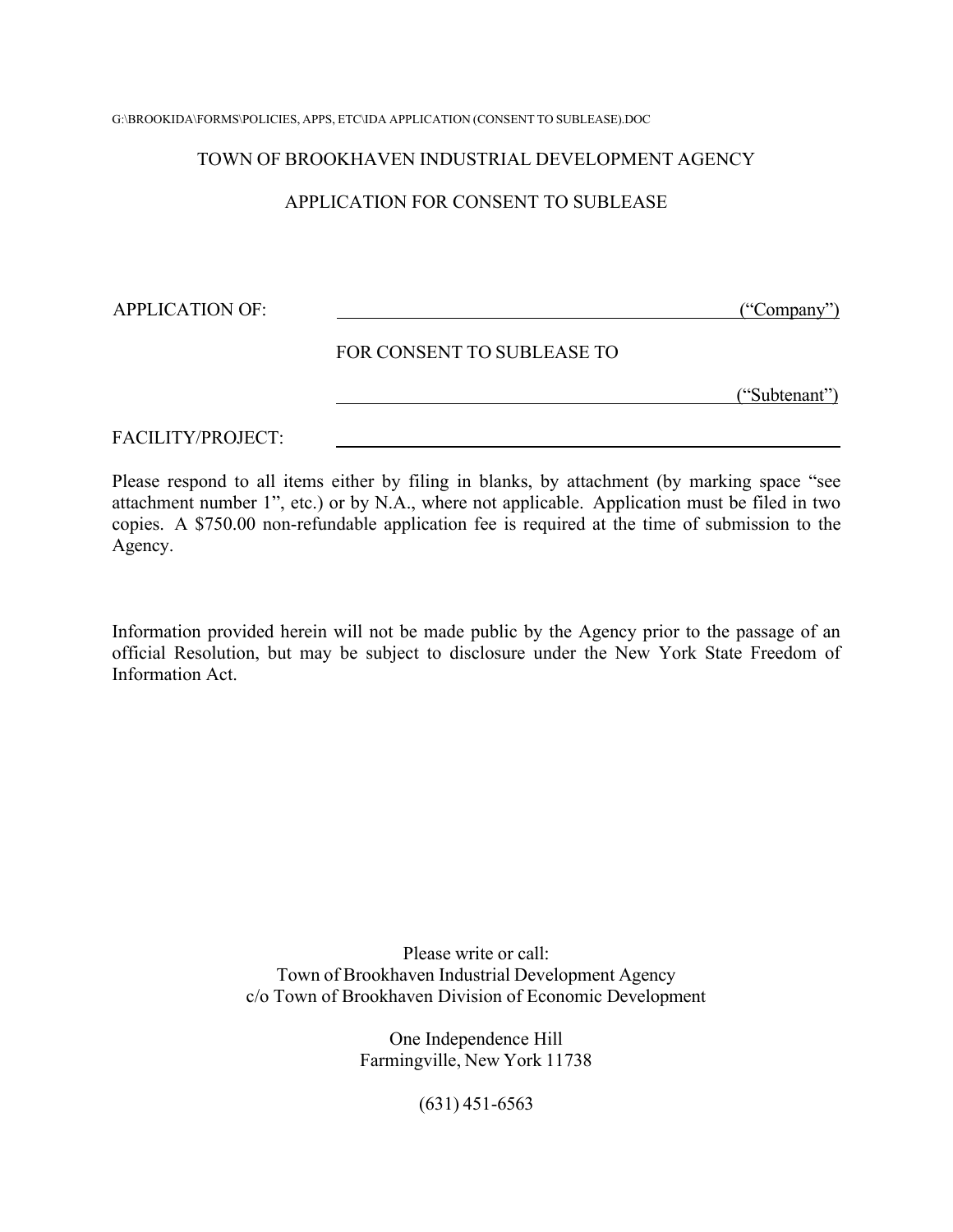I. COMPANY DATA

|                         | <b>COMPANY:</b>                                                                                                       |                                                                                                                             |                                                                                                                                                                                                                                |
|-------------------------|-----------------------------------------------------------------------------------------------------------------------|-----------------------------------------------------------------------------------------------------------------------------|--------------------------------------------------------------------------------------------------------------------------------------------------------------------------------------------------------------------------------|
| NAME:                   |                                                                                                                       |                                                                                                                             |                                                                                                                                                                                                                                |
| <b>ADDRESS:</b>         |                                                                                                                       |                                                                                                                             |                                                                                                                                                                                                                                |
| <b>CONTACT:</b>         |                                                                                                                       |                                                                                                                             | <u> 1980 - Johann Barn, fransk politik fotograf (d. 1980)</u>                                                                                                                                                                  |
| POSITION:               |                                                                                                                       | <u> 1980 - Johann Stein, fransk politik (d. 1980)</u>                                                                       |                                                                                                                                                                                                                                |
| PHONE:                  |                                                                                                                       |                                                                                                                             |                                                                                                                                                                                                                                |
|                         |                                                                                                                       |                                                                                                                             | FEDERAL EMPLOYER I.D.: University of the Second Property of the Second Property of the Second Property of the Second Property of the Second Property of the Second Property of the Second Property of the Second Property of t |
|                         | <b>RELATED USERS OF THE FACILITY:</b>                                                                                 |                                                                                                                             |                                                                                                                                                                                                                                |
| <b>NAME</b>             |                                                                                                                       |                                                                                                                             | <b>RELATIONSHIP</b>                                                                                                                                                                                                            |
|                         |                                                                                                                       |                                                                                                                             |                                                                                                                                                                                                                                |
|                         | <u>and the state of the state of the state of the state of the state of the state of the state of the state of th</u> |                                                                                                                             |                                                                                                                                                                                                                                |
|                         | <u> 1980 - Johann Barn, fransk politik (f. 1980)</u>                                                                  |                                                                                                                             | <u> 1980 - Johann Barn, mars an t-Amerikaansk politiker (</u>                                                                                                                                                                  |
| <b>COMPANY COUNSEL:</b> |                                                                                                                       |                                                                                                                             |                                                                                                                                                                                                                                |
|                         |                                                                                                                       |                                                                                                                             |                                                                                                                                                                                                                                |
|                         |                                                                                                                       |                                                                                                                             |                                                                                                                                                                                                                                |
|                         |                                                                                                                       |                                                                                                                             |                                                                                                                                                                                                                                |
| <b>ADDRESS:</b>         |                                                                                                                       | <u> 1989 - Andrea Station Barbara, amerikan personal personal personal personal personal personal personal personal per</u> |                                                                                                                                                                                                                                |
|                         |                                                                                                                       |                                                                                                                             |                                                                                                                                                                                                                                |
|                         |                                                                                                                       |                                                                                                                             |                                                                                                                                                                                                                                |
| PHONE:                  |                                                                                                                       | COMPANY AND RELATED USERS (5% OR MORE EQUITY):                                                                              | PRINCIPAL STOCKHOLDERS, MEMBERS OR PARTNERS, IF ANY, OF                                                                                                                                                                        |
| <b>NAME</b>             |                                                                                                                       | <b>PERCENT</b><br><b>OWNED</b>                                                                                              | COMPANY/<br><b>RELATED USER</b>                                                                                                                                                                                                |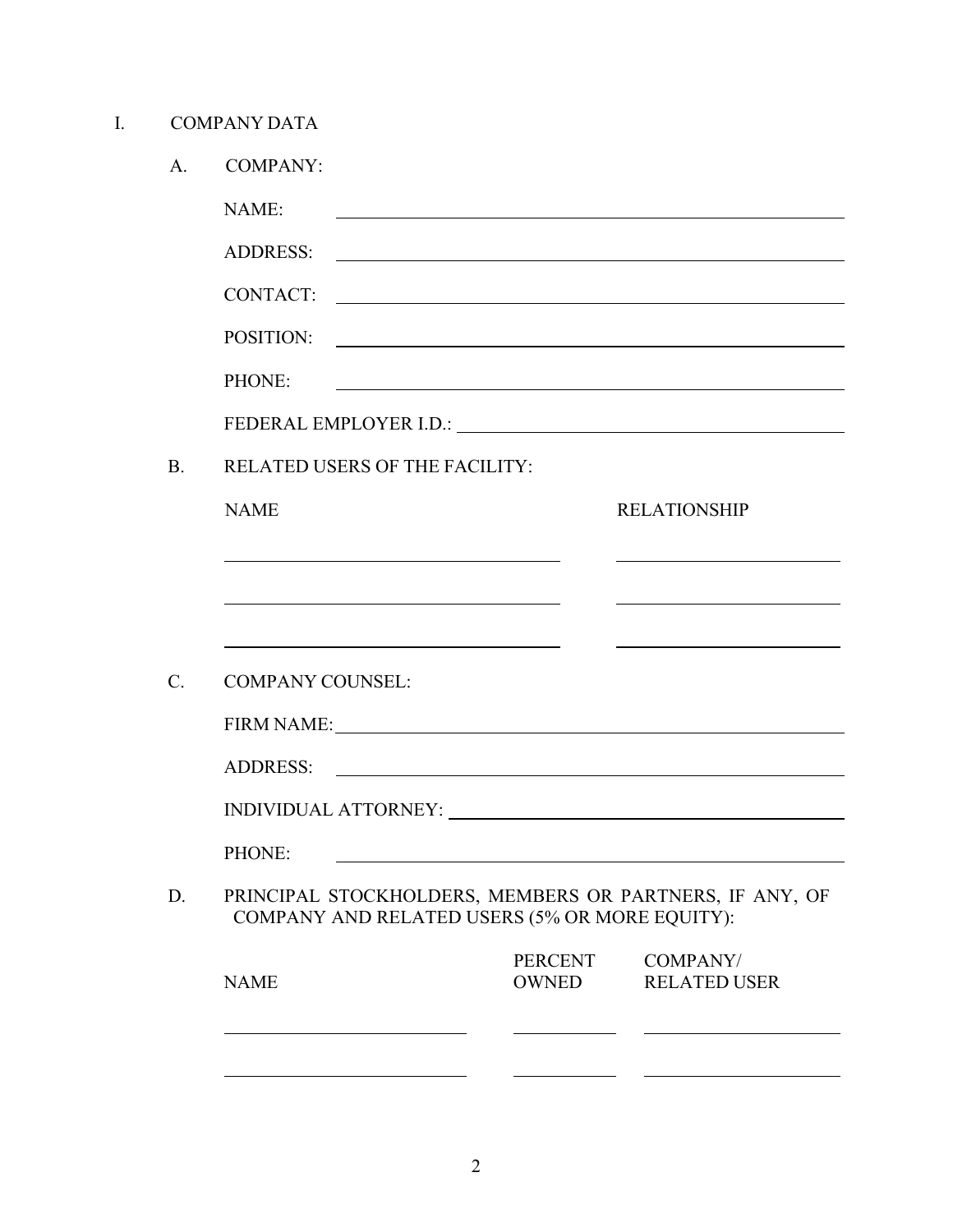- E. HAS THE OWNER, OR ANY SUBSIDIARY OR AFFILIATE OF THE OWNER, OR ANY STOCKHOLDER, PARTNER, MEMBER, OFFICER, DIRECTOR OR OTHER ENTITY WITH WHICH ANY OF THESE INDIVIDUALS IS OR HAS BEEN ASSOCIATED WITH:
	- i. EVER FILED FOR BANKRUPTCY, BEEN ADJUDICATED BANKRUPT OR PLACED IN RECEIVERSHIP OR OTHERWISE BEEN OR PRESENTLY IS THE SUBJECT OF ANY BANKRUPTCY OR SIMILAR PROCEEDING? (IF YES, PLEASE EXPLAIN)
	- ii. BEEN CONVICTED OF A FELONY, OR MISDEMEANOR, OR CRIMINAL OFFENSE (OTHER THAN A MOTOR VEHICLE VIOLATION)? (IF YES, PLEASE EXPLAIN)

#### II. PROJECT/FACILITY DATA

A. LOCATION OF PROJECT:

ADDRESS:

S.C. TAX MAP:

| DISTRICT | <b>SECTION</b> | BLOCK | LOT |  |
|----------|----------------|-------|-----|--|
|          |                |       |     |  |

- B. PROJECT SITE:
	- 1. ACREAGE:
	- 2. BUILDING:
		- A) SIZE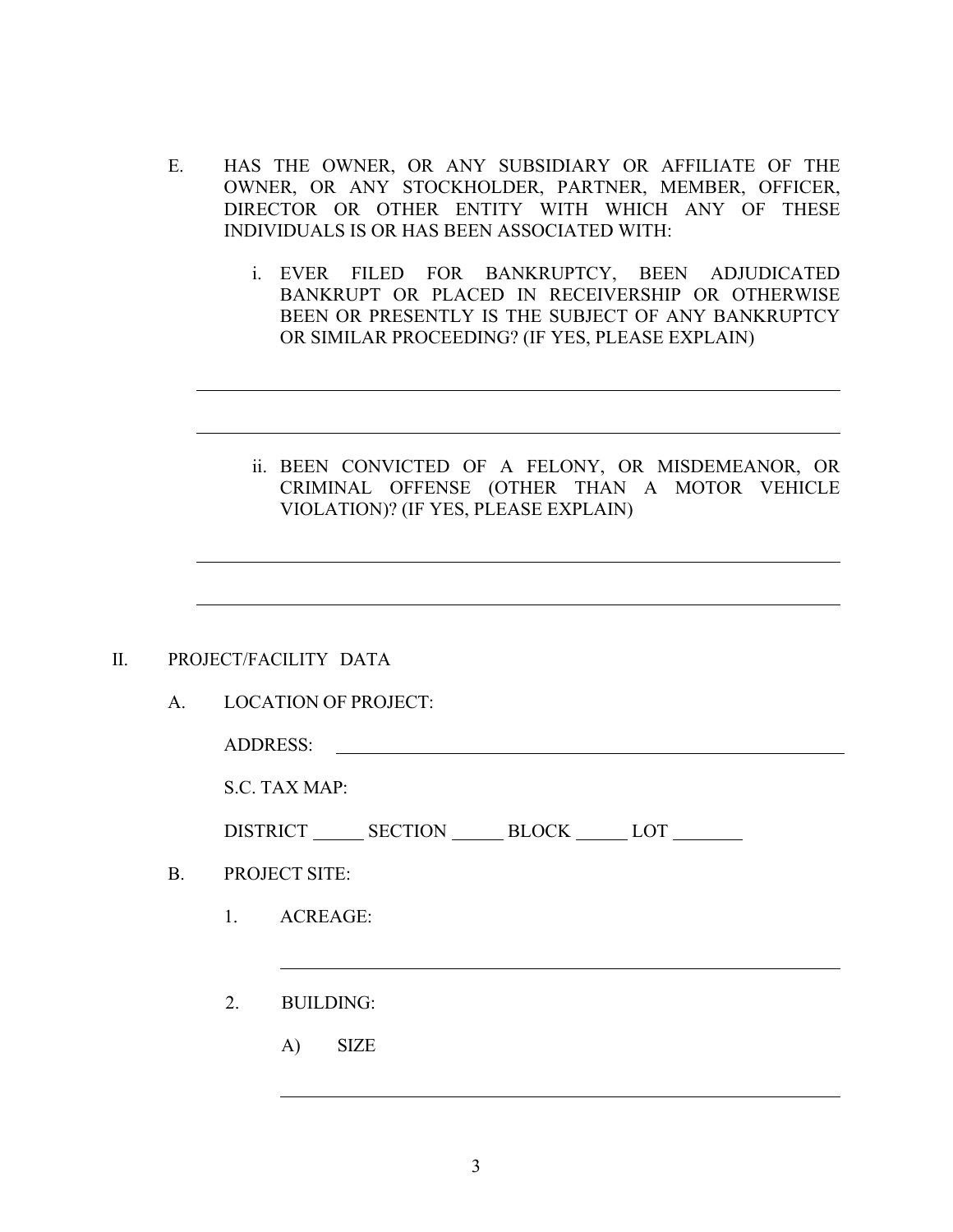# B) CURRENT OCCUPANTS, AREA OCCUPIED AND USES

|      |                | <b>CURRENT</b><br><b>OCCUPANT</b> | <b>AREA</b><br><b>OCCUPIED</b><br>(Sq. Ft.) | <b>USE</b> |     |
|------|----------------|-----------------------------------|---------------------------------------------|------------|-----|
|      |                |                                   |                                             |            |     |
| III. |                | PROPOSED SUBTENANT                |                                             |            |     |
|      | A <sub>1</sub> | <b>NAME AND ADDRESS</b>           |                                             |            |     |
|      |                |                                   |                                             |            |     |
|      | <b>B.</b>      | AFFILIATES' NAMES AND ADDRESSES   |                                             |            |     |
|      |                |                                   |                                             |            |     |
|      | $C_{\cdot}$    | <b>CURRENT LOCATION</b>           |                                             |            |     |
|      |                |                                   |                                             |            |     |
|      | D.             | NAME AND<br><b>AFFILIATES</b>     | ADDRESS OF PRINCIPALS OF SUBTENANT          |            | AND |

E. RELATIONSHIP OF SUBTENANT TO COMPANY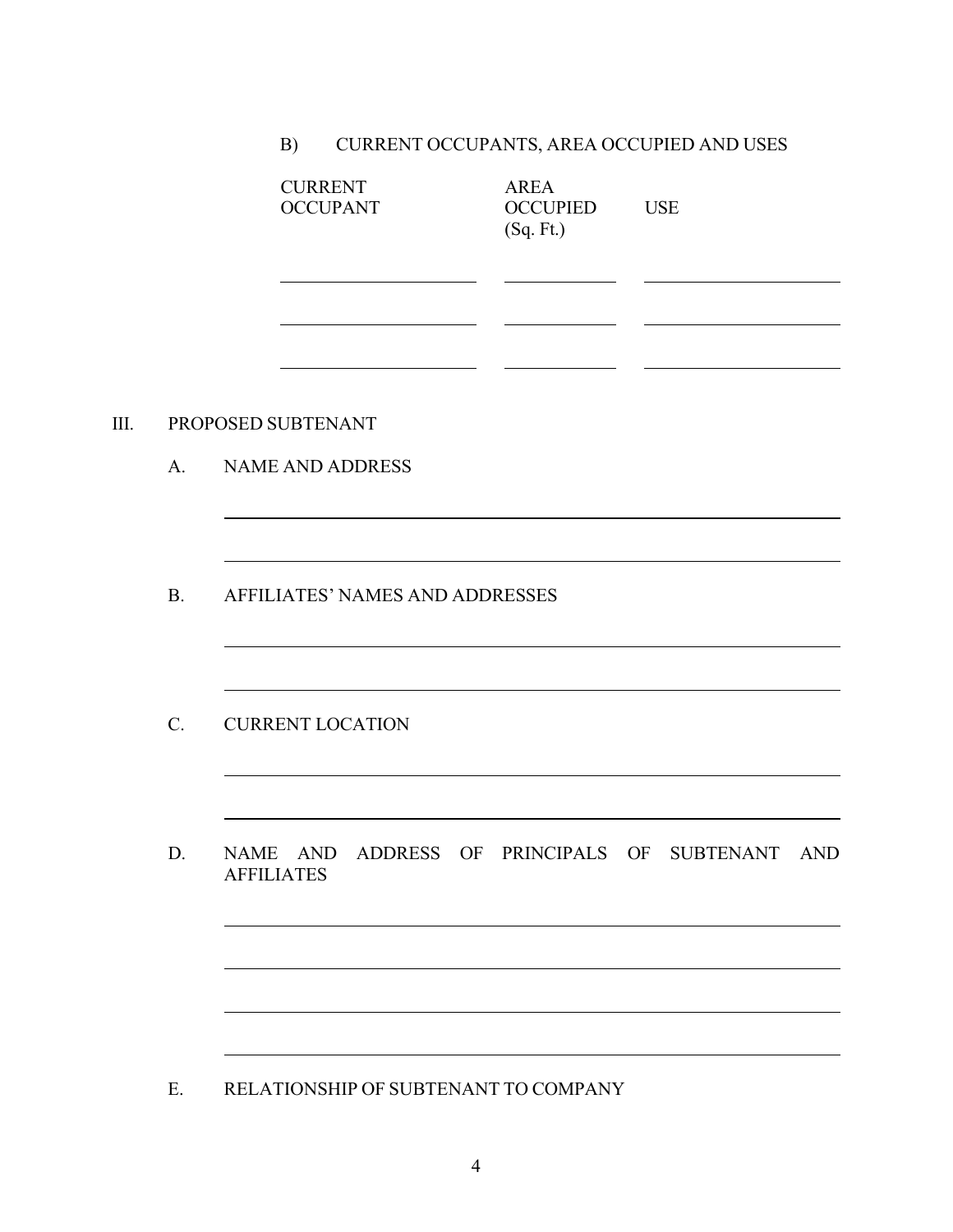- F. PROPOSED AREA TO BE OCCUPIED
- G. PROPOSED USE BY SUBTENANT
- H. DOES PROPOSED USE AND OCCUPANCY COMPLY WITH ALL PLANNING, ZONING, BUILDING, HEALTH AND ENVIRONMENTAL LAWS, REGULATIONS AND REQUIREMENTS, AND ALL COVENANTS, AGREEMENTS AND DECLARATIONS OF RECORD?

I. PROPOSED SUBLEASE TERMS

TERM:

COMMENCEMENT DATE:

GUARANTORS:

BASE RENT:

BASE RENT INCREASES: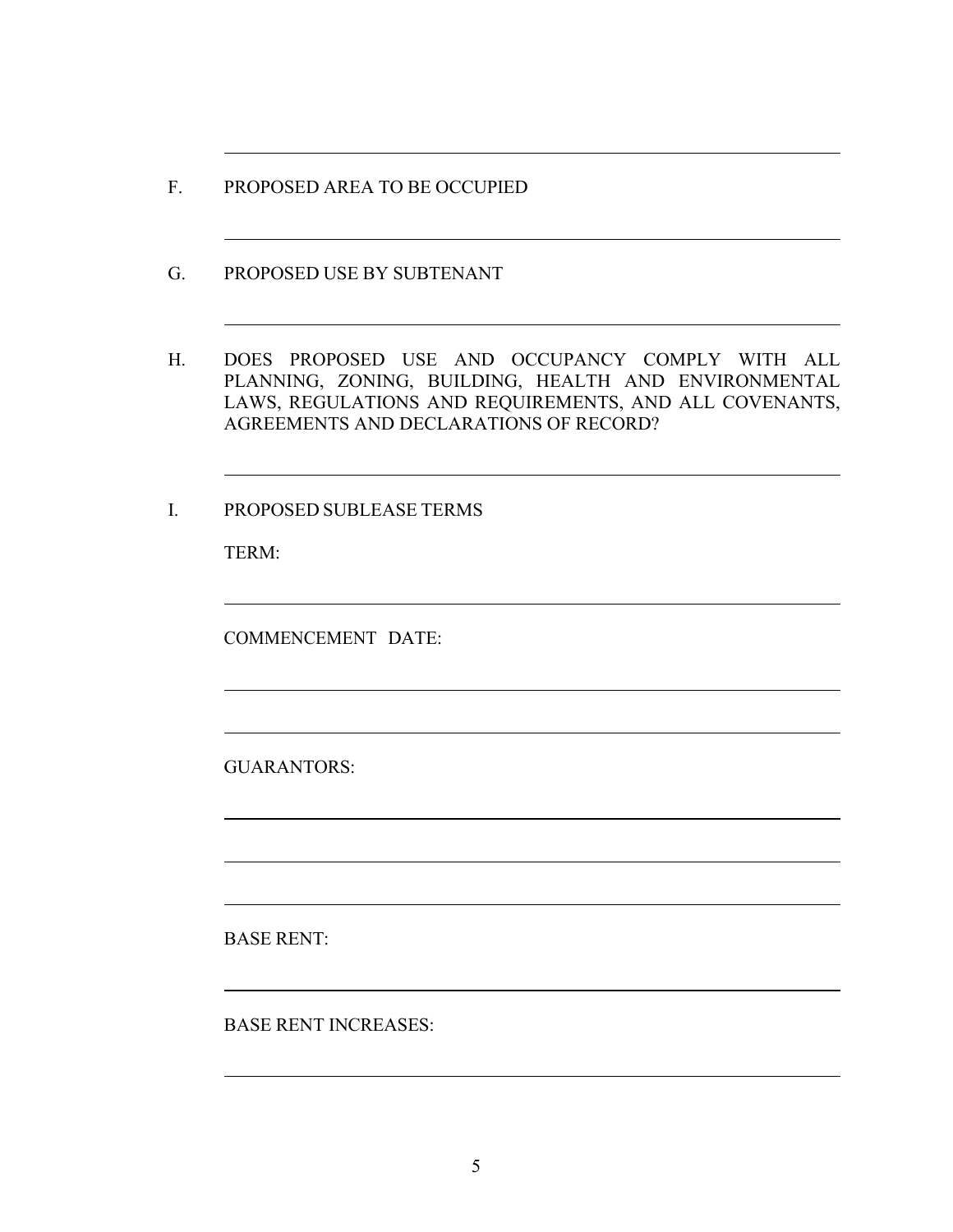COMMON AREA RENT:

### IMPROVEMENTS TO PROPOSED DEMISED AREA TO BE MADE BY **COMPANY**

DESCRIPTION: University of the contract of the contract of the contract of the contract of the contract of the contract of the contract of the contract of the contract of the contract of the contract of the contract of the

COST:

SOURCE OF PAYMENT:

### IMPROVEMENTS TO PROPOSED DEMISED AREA TO BE MADE BY **SUBTENANT**

<u> 1989 - Johann Stoff, fransk politik (f. 1989)</u>

DESCRIPTION:

COST:

SOURCE OF PAYMENT: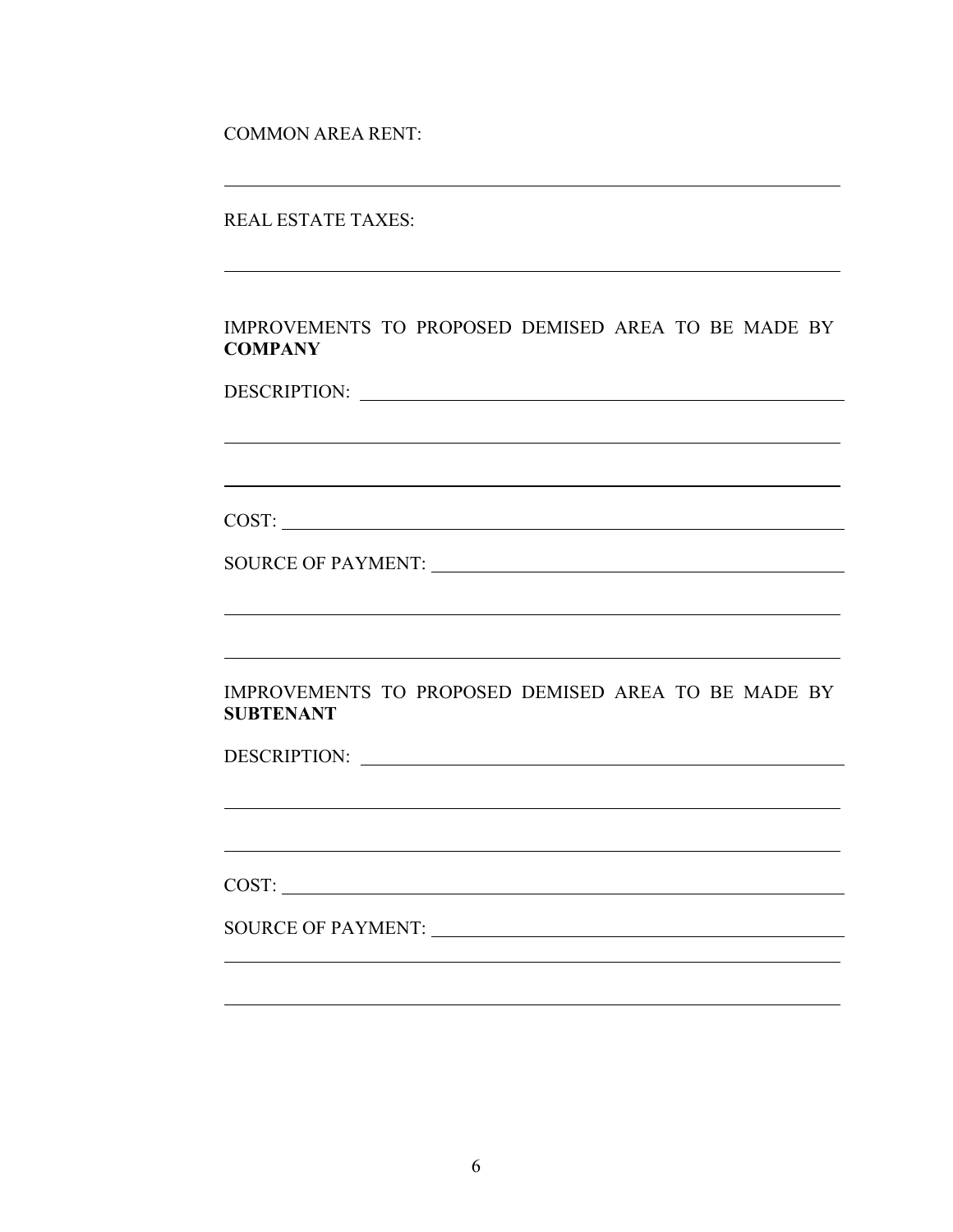### FAIR MARKET RENT EVALUATION IS RENT TO BE CHARGED FAIR MARKET?

### HOW WAS FAIR MARKET RENT DETERMINED? (ATTACH SUPPORTING DOCUMENTATION)

DOES OR WILL ANY OF THE "FINANCIAL ASSISTANCE" PROVIDED BY THE AGENCY, INCLUDING REAL ESTATE TAX EXEMPTION, SALES AND USE TAX EXEMPTION AND MORTGAGE RECORDING TAX EXEMPTION, BENEFIT THE SUBTENANT IN ANY MANNER? IF SO, EXPLAIN.

## **ATTACH COPY OF EXECUTED SUBLEASE (MAY BE CONDITIONED UPON AGENCY APPROVAL).**

J. HOW MANY FULL-TIME EQUIVALENT EMPLOYEES (FTES) ARE THERE NOW

## HOW MANY ADDITIONAL FTEs ARE EXPECTED IN REGARDS TO THIS APPLICATION

Salary and Fringe Benefits:

| Category of Jobs to be       | <b>Average Salary</b> | <b>Average Fringe Benefits</b> |
|------------------------------|-----------------------|--------------------------------|
| Created                      |                       |                                |
| <b>Salary Wage Earners</b>   |                       |                                |
| Commission                   |                       |                                |
| <b>Wage Earners</b>          |                       |                                |
| Hourly Wage Earners          |                       |                                |
| 1099 and Contract<br>Workers |                       |                                |
|                              |                       |                                |

What is the annualized salary range of jobs to created? to to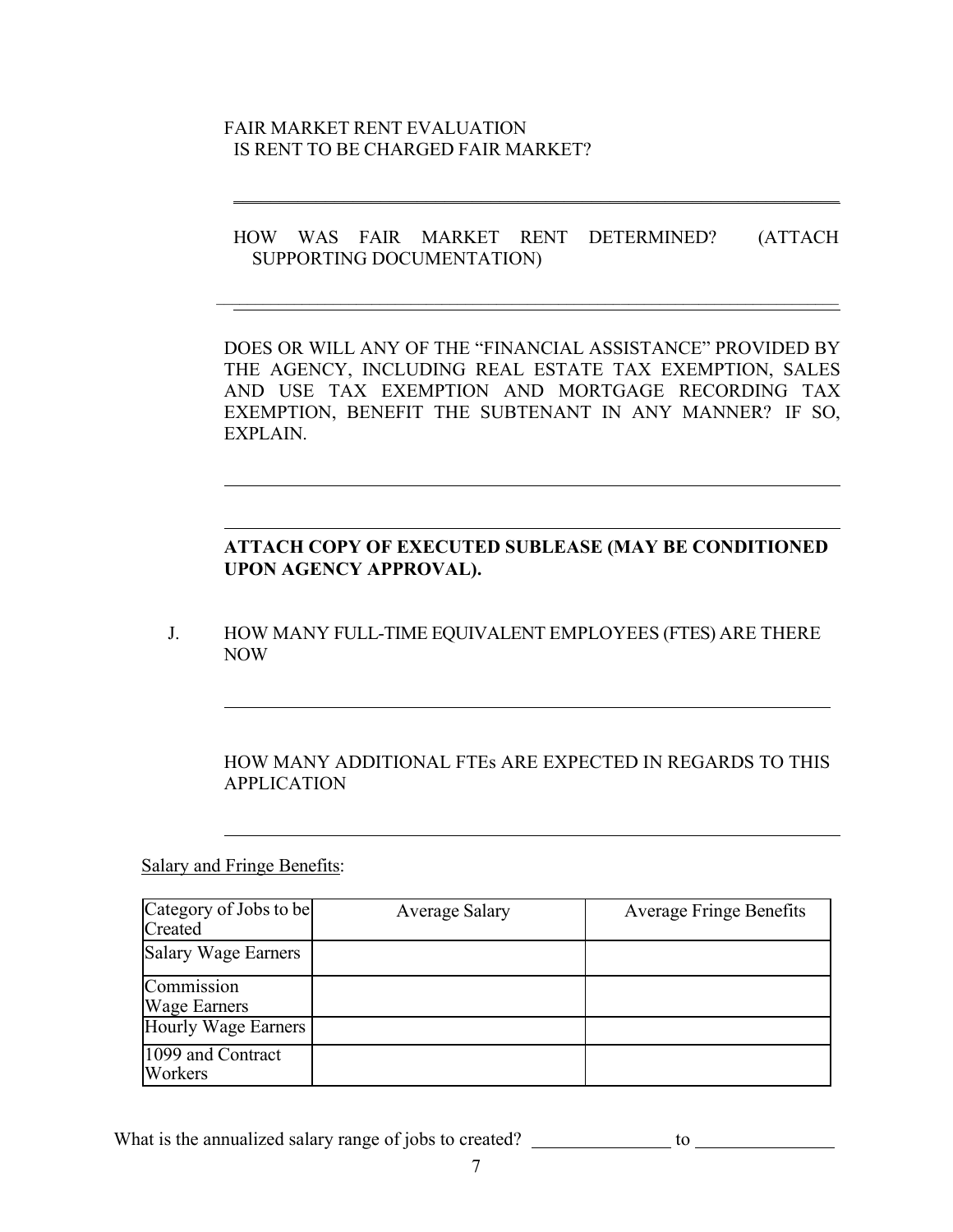## IV. MORTGAGEES

# HAVE THE HOLDERS OF ALL MORTGAGES OF RECORD CONSENTED TO THE PROPOSED SUBLEASE? (ATTACH EVIDENCE THEREOF).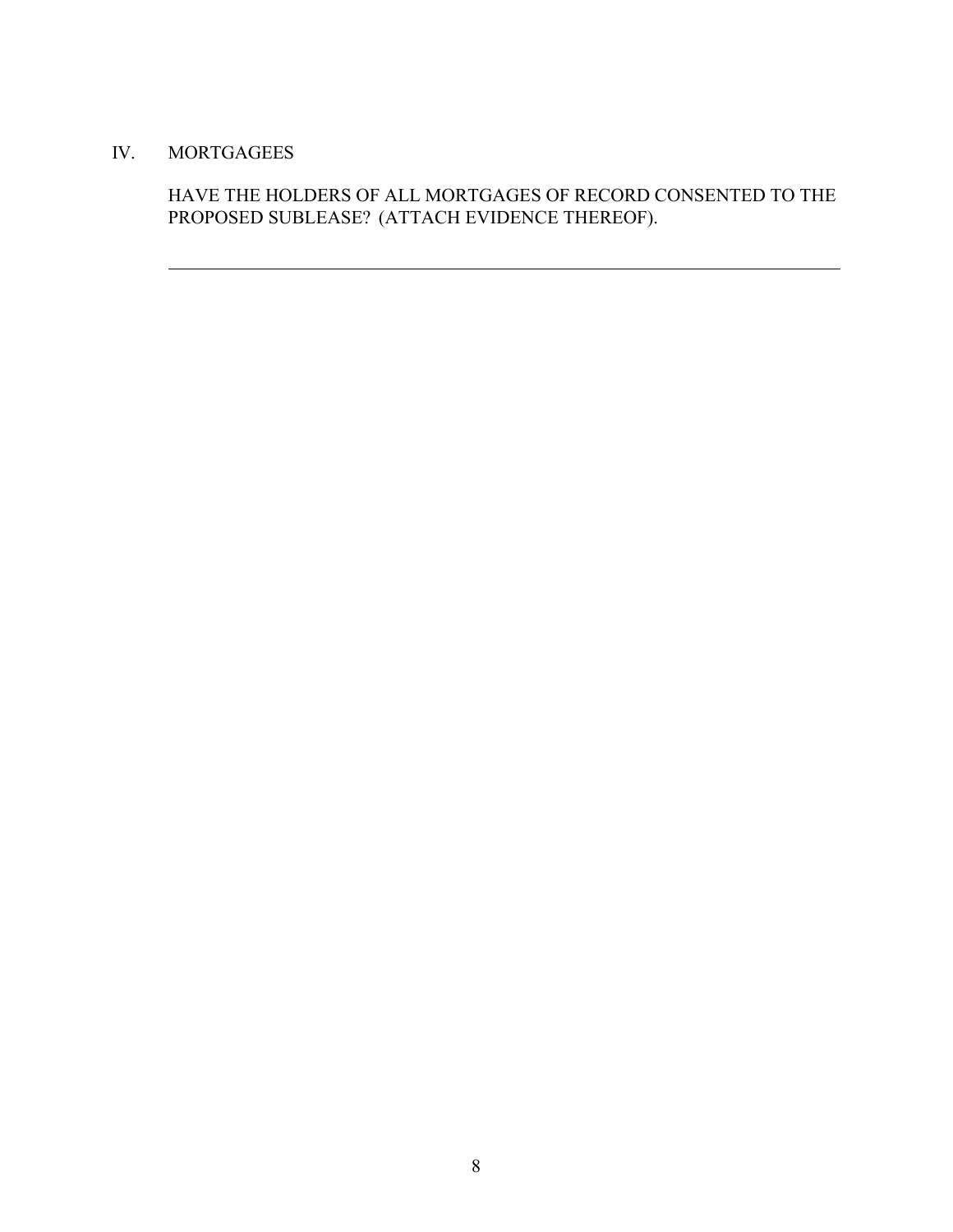### COMPANY CERTIFICATION

[*Insert name of chief executive officer/manager/partner of proposed subtenant*] DEPOSES AND SAYS THAT HE IS THE [*insert title*] OF

[insert name of Company], THE COMPANY NAMED IN THE ATTACHED APPLICATION; THAT HE HAS READ THE FOREGOING APPLICATION AND KNOWS THE CONTENTS THEREOF; THAT THE SAME IS TRUE TO HIS KNOWLEDGE.

DEPONENT FURTHER SAYS THAT THE REASON THIS VERIFICATION IS BEING MADE BY THE DEPONENT AND NOT BY

[*insert name of Company*] IS BECAUSE THE SAID COMPANY IS A [*insert type of entity*]. THE GROUNDS OF DEPONENT'S BELIEF RELATIVE TO ALL MATTERS IN THE SAID APPLICATION WHICH ARE NOT STATED UPON HIS OWN PERSONAL KNOWLEDGE, ARE INVESTIGATIONS WHICH DEPONENT HAS CAUSED TO BE MADE CONCERNING THE SUBJECT MATTER OF THIS APPLICATION AS WELL AS INFORMATION ACQUIRED BY DEPONENT IN THE COURSE OF HIS DUTIES AS AN OFFICER OF AND FROM BOOKS AND PAPERS OF SAID COMPANY.

AS AN [*insert position, e.g., officer, member, manager, partner*] OF SAID COMPANY (HEREINAFTER REFERRED TO AS THE "APPLICANT"), DEPONENT ACKNOWLEDGES AND AGREES THAT APPLICANT SHALL BE AND IS RESPONSIBLE FOR ALL COSTS INCURRED BY THE TOWN OF BROOKHAVEN INDUSTRIAL DEVELOPMENT AGENCY (HEREINAFTER REFERRED TO AS THE "AGENCY") IN CONNECTION WITH THIS APPLICATION AND ALL MATTERS RELATING TO THE PROPOSED SUBLEASE, INCLUDING THE AGENCY'S ATTORNEYS' FEES, REGARDLESS OF WHETHER OR NOT THE APPLICANT FAILS TO CONCLUDE OR CONSUMMATE NECESSARY NEGOTIATIONS OR FAILS TO ACT WITHIN A REASONABLE OR SPECIFIED PERIOD OF TIME TO TAKE REASONABLE, PROPER, OR REQUESTED ACTION OR WITHDRAWS, ABANDONS, CANCELS, OR NEGLECTS THE APPLICATION OR IF THE APPLICANT IS UNABLE TO CONSUMMATE THE SUBLEASE FOR ANY REASON. UPON PRESENTATION OF INVOICES, APPLICANT SHALL PAY TO THE AGENCY, ITS AGENTS OR ASSIGNS, ALL COSTS INCURRED WITH RESPECT TO THE APPLICATION, INCLUDING FEES TO COUNSEL FOR THE AGENCY AND FEES OF GENERAL COUNSEL FOR THE AGENCY.

> Chief Executive Officer/Member/Manager/Partner of Company

Sworn to before me this day of

NOTARY PUBLIC